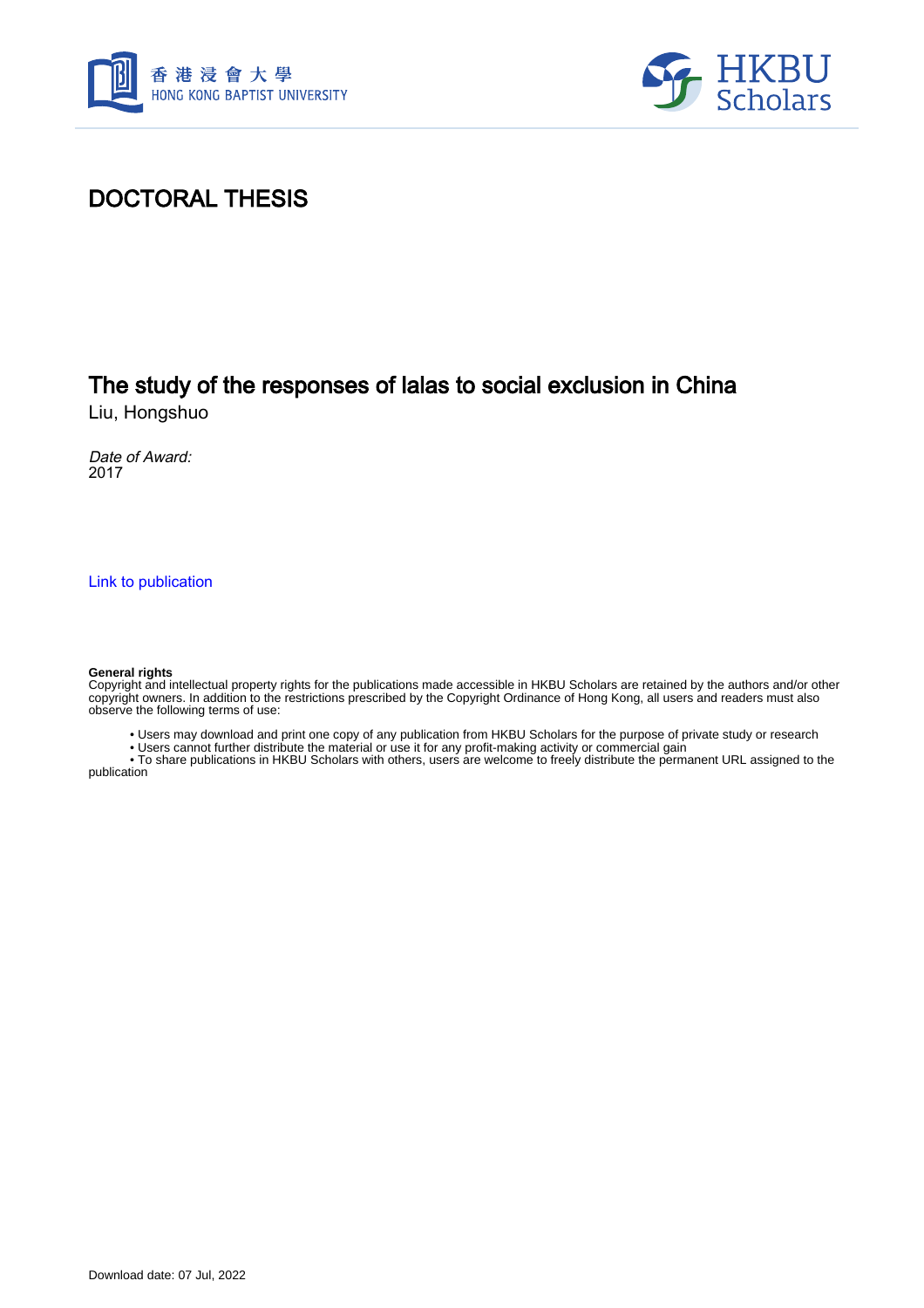### **ABSTRACT**

This study is concerned with non-heterosexual women, who are commonly known as lalas in China. The conditions for non-heterosexuals in China have been improving since the beginning of the reform period. But despite that the life of lalas is still full of difficulties because how the government, family and market operate is under heavy influence of heterosexism. Compared with other non-heterosexuals such as gay men, the difficulties faced by lalas receive much less attention not only in society but also in academic communities. To address this important but understudied area, this research focuses on the social exclusion faced by lalas and the anti-exclusion strategies they prefer to use. No study has been done on these issues in a systematic way before. The findings of the study serve to enhance our understanding of lalas and develop effective anti-exclusion strategies preferred by them. Moreover, the discussion of the findings of this study is intended to contribute to knowledge advancement especially in identifying the grey areas of the studies of the welfare mix approaches and the adult worker models.

Against this background, this research focuses on two main research questions (What are the patterns of social exclusion faced by lalas in China? What are the strategies preferred by lalas in China?) and two supplementary research questions (What are the implications of the study of social exclusion experience of lalas in China on the study of the welfare mix approaches? What are the implications of the study of the social exclusion experience of lalas in China on the study of adult worker models?)

Thanks to the 20 lalas informants, this research project obtains their important views on social exclusion through in-depth interviews. Despite the unfavorable conditions for non-heterosexuals to share views about their life in China, the lalas informants provide valuable information about social exclusion (or inclusion) issues they face in their daily life in the past, present and future (such as discriminations in school, work and difficulties to get along with family members) and the ways they try to deal with these issues (such as making plans on contract marriage, migration and cohabitation). This information, supplemented by those obtained from reviews of formal and informal document, and participant observations, provides insights into the examination of the anti-exclusion strategies (such as the RED, SID and social detachment) preferred by them, and the discussion of the importance of developing welfare mix approaches and the adult worker models based on non-heterosexism.

Furthermore, the findings show the commonalities and differences between lalas in their response to social exclusion. It is important to note that there is a gap between the anti-exclusion strategies many lalas prefer and what they could actually use. It is equally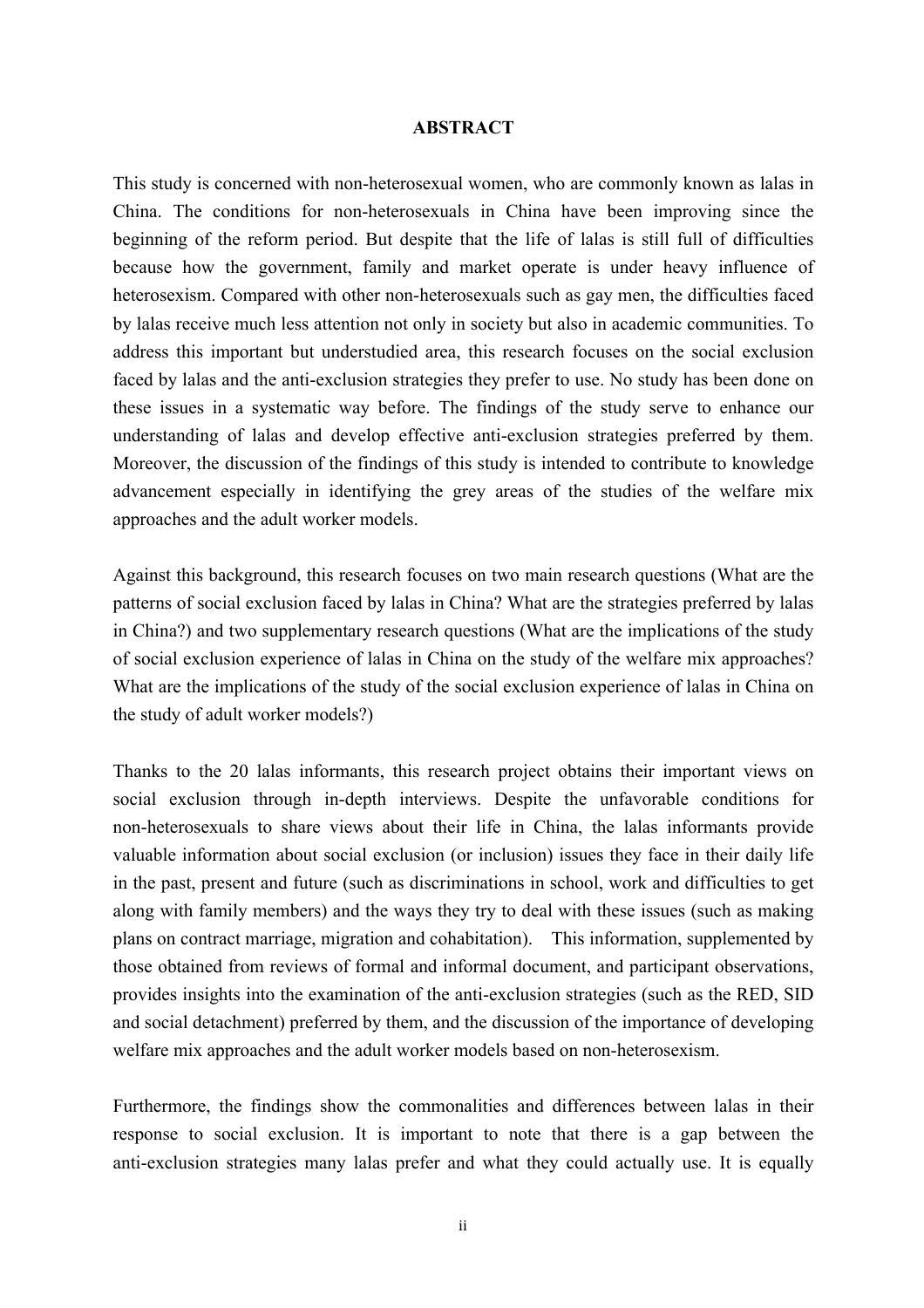important to note that some lalas could effectively deal with most of the life difficulties and become an invulnerable at least in some period of life. This discovery is useful both in gaining recognition of the unique life experience of each lala, and exploring the possibilities for lalas to tackle their shared problems in joint efforts.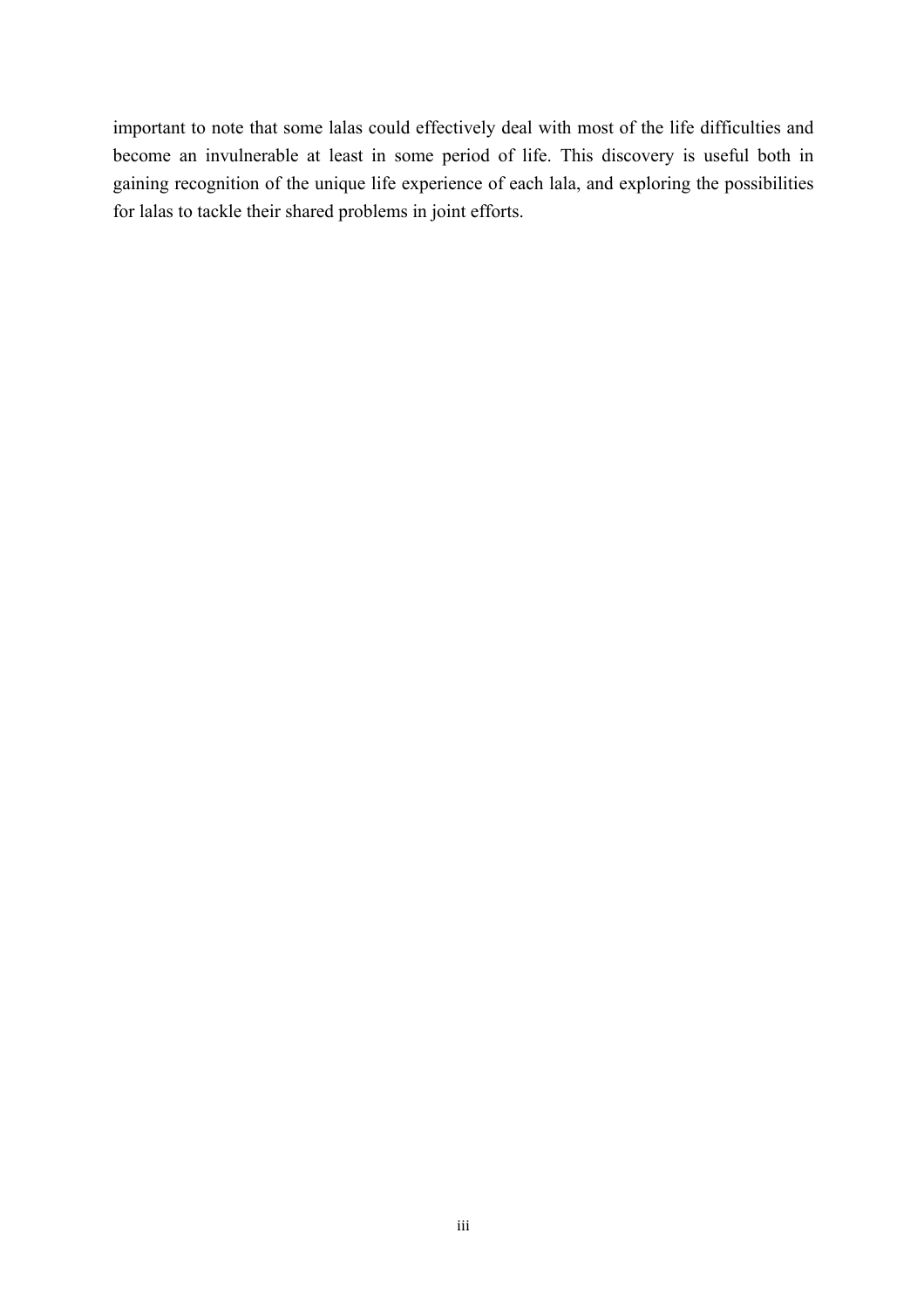| Chapter 2 Background Information for the Study of Lalas in China12    |  |
|-----------------------------------------------------------------------|--|
| 2.1 Pre-Reform Period (1949-1978) and Reform Period (1979-Present)14  |  |
|                                                                       |  |
|                                                                       |  |
|                                                                       |  |
|                                                                       |  |
|                                                                       |  |
|                                                                       |  |
|                                                                       |  |
| 2.3 Diverse Coping Strategies for Dealing with Difficulties31         |  |
|                                                                       |  |
|                                                                       |  |
|                                                                       |  |
|                                                                       |  |
| 2.4.1 Differences between Lalas and Other Non-Heterosexuals38         |  |
|                                                                       |  |
|                                                                       |  |
|                                                                       |  |
|                                                                       |  |
|                                                                       |  |
|                                                                       |  |
|                                                                       |  |
| 3.1.3 Social Exclusion is an Issue of Homogeneity and Heterogeneity49 |  |
|                                                                       |  |
|                                                                       |  |
|                                                                       |  |

## **CONTENTS**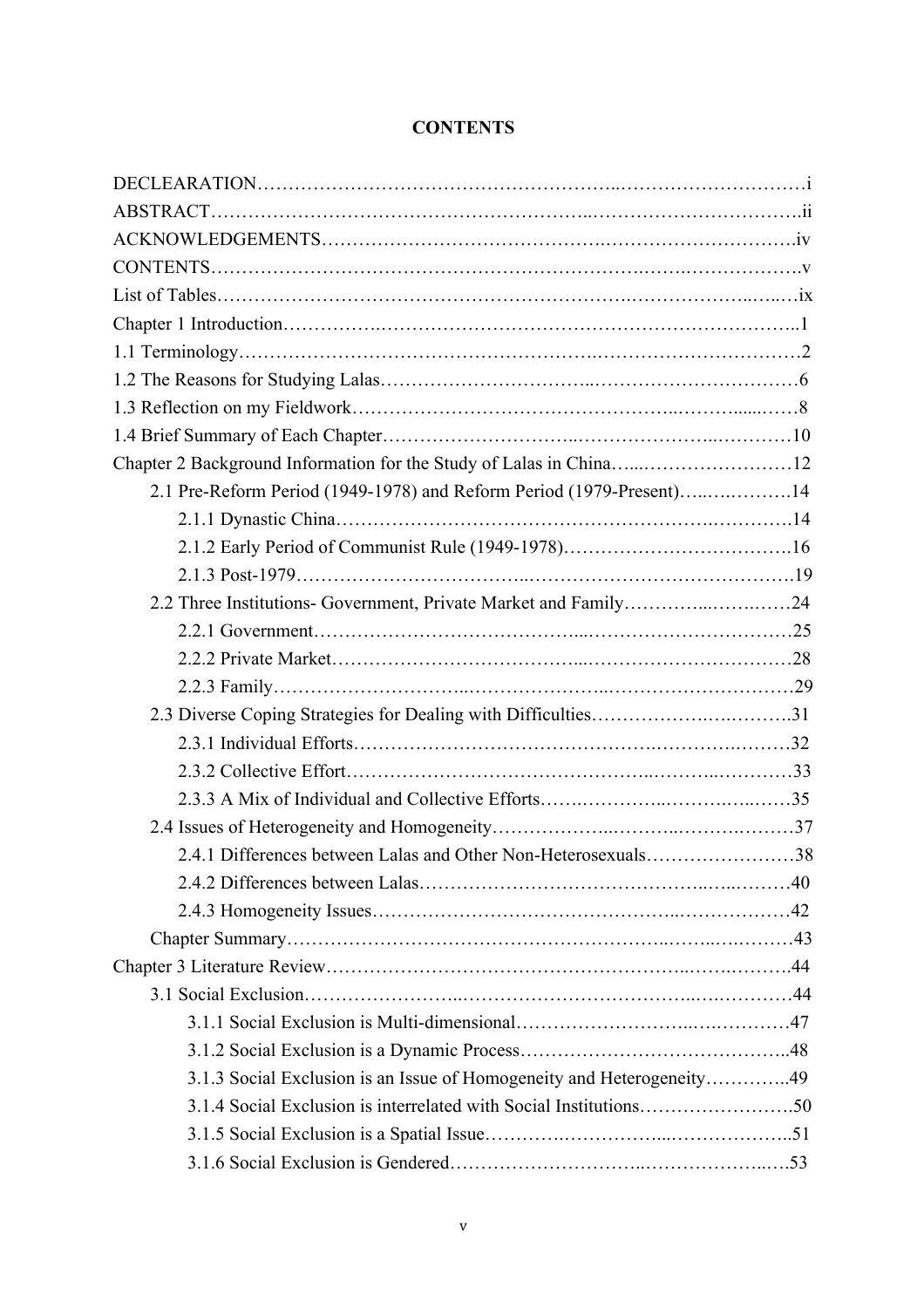| 3.3 The Issues of Homogeneity and Heterogeneity: Active Agency and Structural    |  |
|----------------------------------------------------------------------------------|--|
|                                                                                  |  |
|                                                                                  |  |
|                                                                                  |  |
|                                                                                  |  |
|                                                                                  |  |
|                                                                                  |  |
|                                                                                  |  |
|                                                                                  |  |
|                                                                                  |  |
|                                                                                  |  |
|                                                                                  |  |
|                                                                                  |  |
|                                                                                  |  |
|                                                                                  |  |
|                                                                                  |  |
|                                                                                  |  |
|                                                                                  |  |
|                                                                                  |  |
|                                                                                  |  |
|                                                                                  |  |
|                                                                                  |  |
|                                                                                  |  |
|                                                                                  |  |
|                                                                                  |  |
| 5.2.1 No Clear Boundary between Work and Personal Life109                        |  |
|                                                                                  |  |
|                                                                                  |  |
| 5.3 Difficulties in Using Private Goods and Public Facilities in Public Space116 |  |
| 5.3.1 Being Criticized on Non-Normative Gender Expression116                     |  |
|                                                                                  |  |
|                                                                                  |  |
|                                                                                  |  |
| 5.4.2 Parental Rejection and Pressure from Neighborhood124                       |  |
|                                                                                  |  |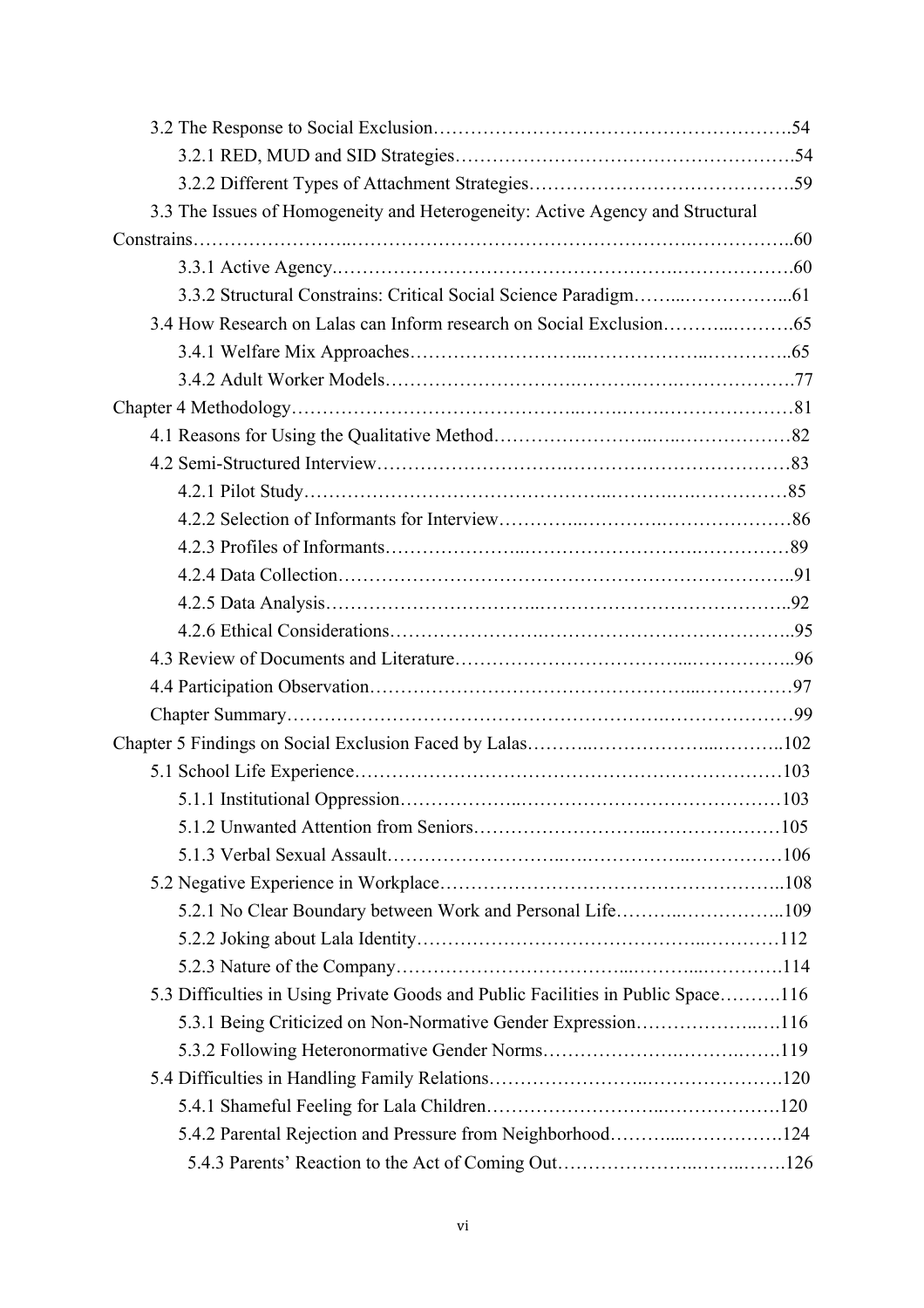| 5.6 The Basis of Trust and Distrust within Lala Community130           |  |
|------------------------------------------------------------------------|--|
|                                                                        |  |
| Chapter 6 Findings on Responses of Lalas to Social Exclusion138        |  |
|                                                                        |  |
|                                                                        |  |
|                                                                        |  |
|                                                                        |  |
|                                                                        |  |
|                                                                        |  |
|                                                                        |  |
|                                                                        |  |
|                                                                        |  |
|                                                                        |  |
|                                                                        |  |
|                                                                        |  |
|                                                                        |  |
|                                                                        |  |
|                                                                        |  |
|                                                                        |  |
|                                                                        |  |
|                                                                        |  |
|                                                                        |  |
|                                                                        |  |
|                                                                        |  |
|                                                                        |  |
|                                                                        |  |
| 7.1.2 Social Exclusion is an Issue of Homogeneity and Heterogeneity181 |  |
|                                                                        |  |
|                                                                        |  |
|                                                                        |  |
|                                                                        |  |
|                                                                        |  |
|                                                                        |  |
|                                                                        |  |
|                                                                        |  |
|                                                                        |  |
|                                                                        |  |